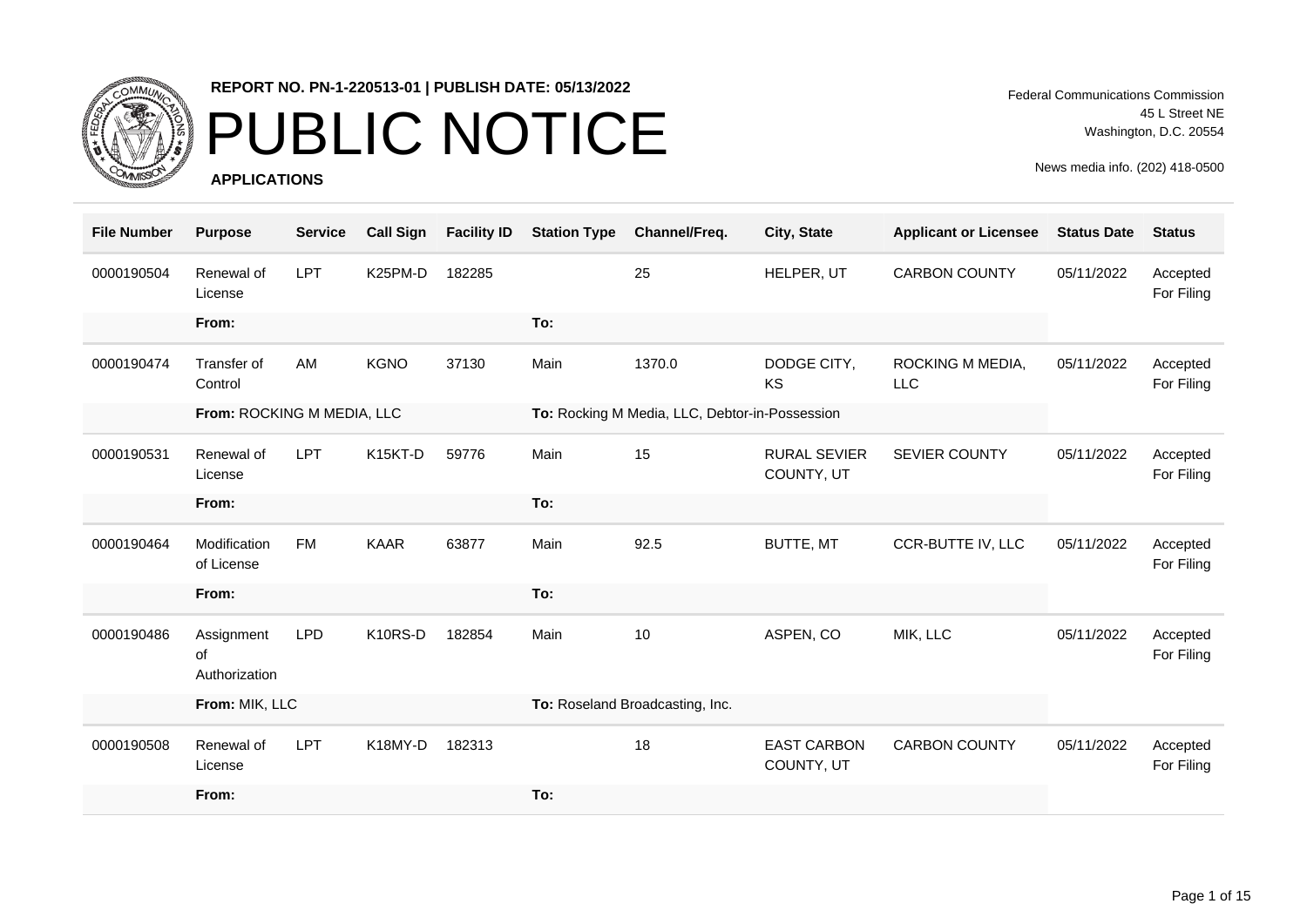

# PUBLIC NOTICE

**APPLICATIONS**

Federal Communications Commission 45 L Street NE Washington, D.C. 20554

| <b>File Number</b> | <b>Purpose</b>             | <b>Service</b> | <b>Call Sign</b>   | <b>Facility ID</b> | <b>Station Type</b> | Channel/Freq.                                  | City, State               | <b>Applicant or Licensee</b>         | <b>Status Date</b> | <b>Status</b>          |
|--------------------|----------------------------|----------------|--------------------|--------------------|---------------------|------------------------------------------------|---------------------------|--------------------------------------|--------------------|------------------------|
| 0000190517         | Renewal of<br>License      | <b>LPT</b>     | K32NI-D            | 182395             |                     | 32                                             | CLEAR CREEK,<br>UT        | <b>CARBON COUNTY</b>                 | 05/11/2022         | Accepted<br>For Filing |
|                    | From:                      |                |                    |                    | To:                 |                                                |                           |                                      |                    |                        |
| 0000190466         | Minor<br>Modification      | <b>LPD</b>     | K31PZ-D            | 185934             | Main                | 31                                             | CLARKSVILLE,<br><b>AR</b> | TV-49, Inc.                          | 05/11/2022         | Accepted<br>For Filing |
|                    | From:                      |                |                    |                    | To:                 |                                                |                           |                                      |                    |                        |
| 0000190505         | Transfer of<br>Control     | <b>FM</b>      | WEQX               | 49706              | Main                | 102.7                                          | MANCHESTER,<br>VT         | Northshire<br>Communications, Inc.   | 05/11/2022         | Accepted<br>For Filing |
|                    | From: A Brooks Brown       |                |                    |                    |                     | To: Estate of A. Brooks Brown                  |                           |                                      |                    |                        |
| 0000190502         | Minor<br>Modification      | <b>LPD</b>     | <b>W25FS-</b><br>D | 186779             | Main                | 25                                             | CLARKSBURG,<br><b>WV</b>  | Lowcountry 34 Media,<br>LLC          | 05/11/2022         | Accepted<br>For Filing |
|                    | From:                      |                |                    |                    | To:                 |                                                |                           |                                      |                    |                        |
| 0000190480         | Transfer of<br>Control     | <b>FM</b>      | <b>KAHE</b>        | 37131              | Main                | 95.5                                           | DODGE CITY,<br>KS         | ROCKING M MEDIA,<br><b>LLC</b>       | 05/11/2022         | Accepted<br>For Filing |
|                    | From: ROCKING M MEDIA, LLC |                |                    |                    |                     | To: Rocking M Media, LLC, Debtor-in-Possession |                           |                                      |                    |                        |
| 0000190488         | Renewal of<br>License      | <b>LPT</b>     | <b>K26OI-D</b>     | 182181             |                     | 26                                             | EAST PRICE, UT            | <b>CARBON COUNTY</b>                 | 05/11/2022         | Accepted<br>For Filing |
|                    | From:                      |                |                    |                    | To:                 |                                                |                           |                                      |                    |                        |
| 0000190496         | Minor<br>Modification      | <b>FX</b>      | <b>W278AM</b>      | 87023              | Main                | 103.5                                          | SEDALIA, NC               | <b>TRIAD FAMILY</b><br>NETWORK, INC. | 05/11/2022         | Accepted<br>For Filing |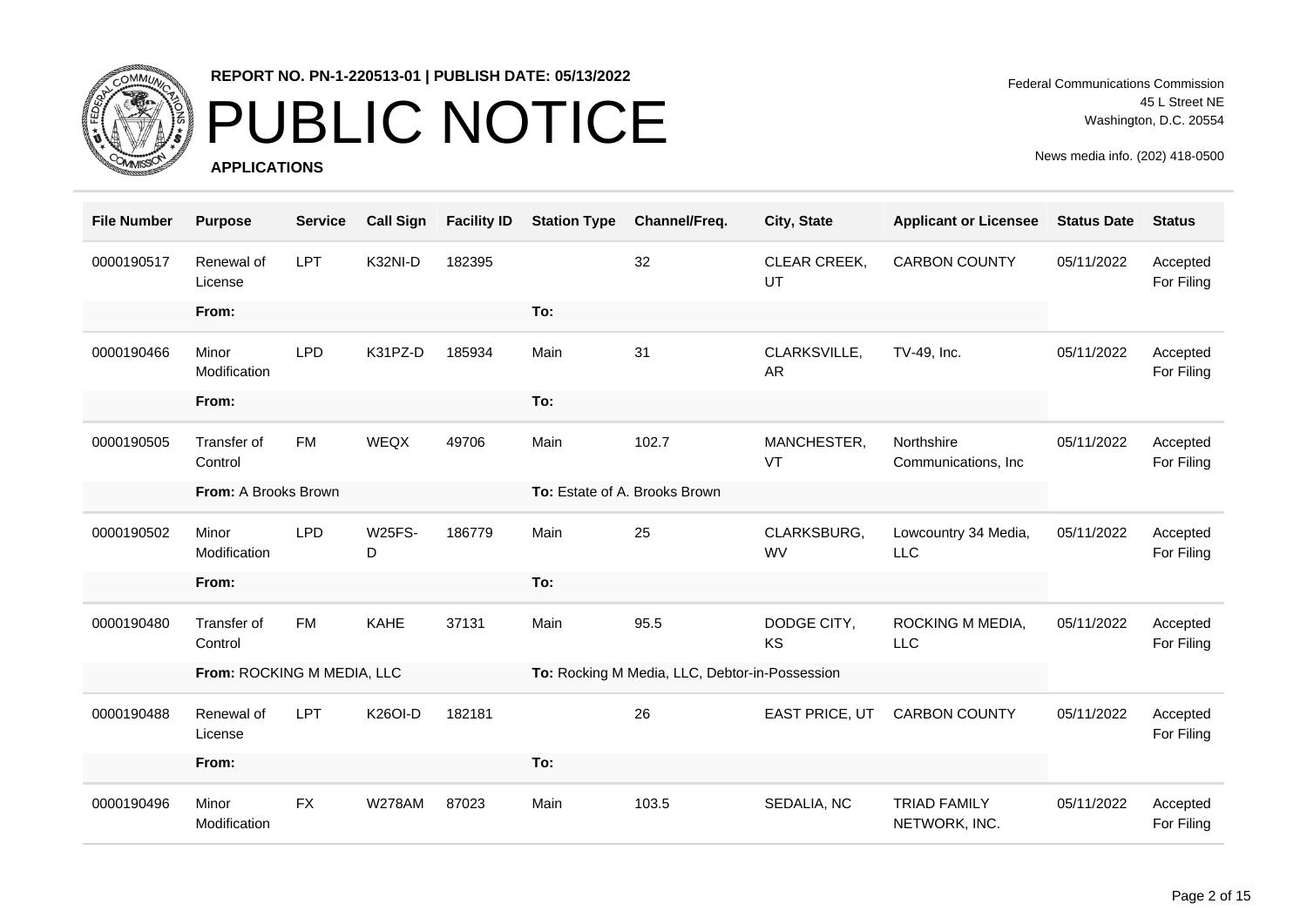

### PUBLIC NOTICE

**APPLICATIONS**

Federal Communications Commission 45 L Street NE Washington, D.C. 20554

| <b>File Number</b> | <b>Purpose</b>             | <b>Service</b> | <b>Call Sign</b> | <b>Facility ID</b> | <b>Station Type</b> | Channel/Freq.                                  | City, State               | <b>Applicant or Licensee</b>                  | <b>Status Date</b> | <b>Status</b>          |
|--------------------|----------------------------|----------------|------------------|--------------------|---------------------|------------------------------------------------|---------------------------|-----------------------------------------------|--------------------|------------------------|
|                    | From:                      |                |                  |                    | To:                 |                                                |                           |                                               |                    |                        |
| 0000190452         | Minor<br>Modification      | <b>FX</b>      | <b>K220EF</b>    | 1606               | Main                | 91.9                                           | ARKADELPHIA,<br><b>AR</b> | <b>AMERICAN FAMILY</b><br><b>ASSOCIATION</b>  | 05/11/2022         | Accepted<br>For Filing |
|                    | From:                      |                |                  |                    | To:                 |                                                |                           |                                               |                    |                        |
| 0000190483         | Transfer of<br>Control     | AM             | <b>KSMM</b>      | 36752              | Main                | 1470.0                                         | LIBERAL, KS               | ROCKING M MEDIA,<br><b>LLC</b>                | 05/11/2022         | Accepted<br>For Filing |
|                    | From: ROCKING M MEDIA, LLC |                |                  |                    |                     | To: Rocking M Media, LLC, Debtor-in-Possession |                           |                                               |                    |                        |
| 0000190515         | Renewal of<br>License      | <b>LPT</b>     | K33PO-D          | 182388             |                     | 33                                             | CLEAR CREEK,<br>UT        | <b>CARBON COUNTY</b>                          | 05/11/2022         | Accepted<br>For Filing |
|                    | From:                      |                |                  |                    |                     |                                                |                           |                                               |                    |                        |
|                    |                            |                |                  |                    | To:                 |                                                |                           |                                               |                    |                        |
| 0000190541         | License To<br>Cover        | <b>FM</b>      | <b>KAWR</b>      | 171026             | Main                | 98.7                                           | RELIANCE, WY              | <b>EDUCATIONAL</b><br><b>MEDIA FOUNDATION</b> | 05/11/2022         | Accepted<br>For Filing |
|                    | From:                      |                |                  |                    | To:                 |                                                |                           |                                               |                    |                        |
| 0000190522         | Renewal of<br>License      | <b>LPT</b>     | K30PQ-D          | 182414             |                     | 30                                             | CLEAR CREEK,<br>UT        | <b>CARBON COUNTY</b>                          | 05/11/2022         | Accepted<br>For Filing |
|                    | From:                      |                |                  |                    | To:                 |                                                |                           |                                               |                    |                        |
| 0000190477         | Transfer of<br>Control     | AM             | <b>KKLE</b>      | 31892              | Main                | 1550.0                                         | WINFIELD, KS              | ROCKING M MEDIA,<br><b>LLC</b>                | 05/11/2022         | Accepted<br>For Filing |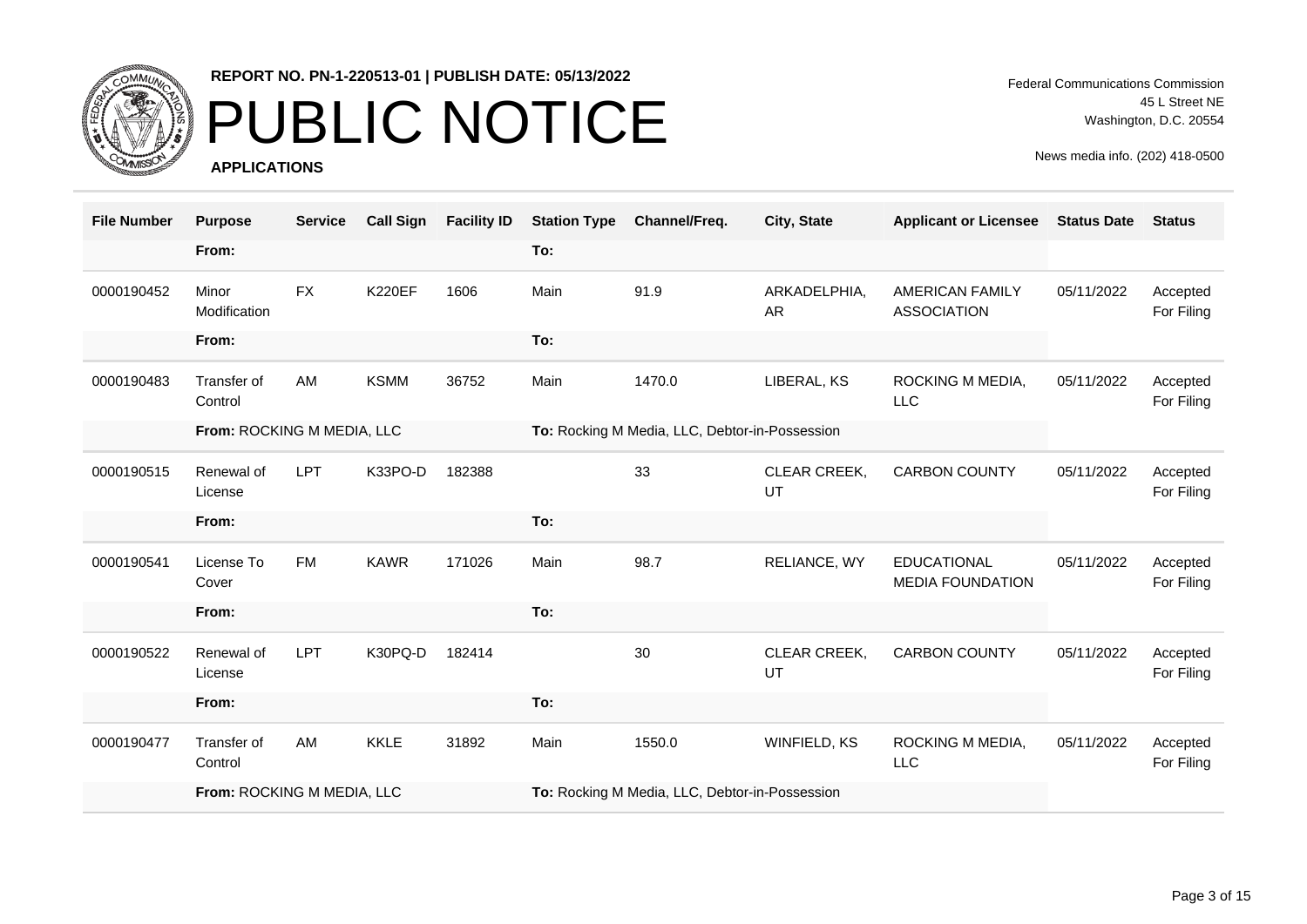

# PUBLIC NOTICE

**APPLICATIONS**

Federal Communications Commission 45 L Street NE Washington, D.C. 20554

| <b>File Number</b> | <b>Purpose</b>        | <b>Service</b> | <b>Call Sign</b> | <b>Facility ID</b> | <b>Station Type</b> | Channel/Freq. | City, State        | <b>Applicant or Licensee</b>                                                  | <b>Status Date</b> | <b>Status</b>          |
|--------------------|-----------------------|----------------|------------------|--------------------|---------------------|---------------|--------------------|-------------------------------------------------------------------------------|--------------------|------------------------|
| 0000190489         | Renewal of<br>License | <b>FM</b>      | <b>WHHS</b>      | 59344              | Main                | 99.9          | HAVERTOWN,<br>PA   | <b>SCHOOL DISTRICT</b><br>OF HAVERFORD<br><b>TOWNSHIP</b>                     | 05/11/2022         | Accepted<br>For Filing |
|                    | From:                 |                |                  |                    | To:                 |               |                    |                                                                               |                    |                        |
| 0000190510         | Renewal of<br>License | <b>LPT</b>     | K34KP-D          | 182355             |                     | 34            | CLEAR CREEK,<br>UT | <b>CARBON COUNTY</b>                                                          | 05/11/2022         | Accepted<br>For Filing |
|                    | From:                 |                |                  |                    | To:                 |               |                    |                                                                               |                    |                        |
| 0000190513         | License To<br>Cover   | <b>LPD</b>     | K07ST-D          | 62525              | Main                | 174.0         | WOMENS BAY,<br>AK  | STATE OF ALASKA                                                               | 05/11/2022         | Accepted<br>For Filing |
|                    | From:                 |                |                  |                    | To:                 |               |                    |                                                                               |                    |                        |
| 0000190535         | Renewal of<br>License | <b>LPT</b>     | K40JM-D          | 167641             | Main                | 33            | KANAB, UT          | <b>WESTERN KANE</b><br><b>COUNTY SPECIAL</b><br><b>SERVICE DISTRICT</b><br>#1 | 05/11/2022         | Accepted<br>For Filing |
|                    | From:                 |                |                  |                    | To:                 |               |                    |                                                                               |                    |                        |
| 0000190533         | Renewal of<br>License | <b>LPT</b>     | K16IL-D          | 183141             |                     | 34            | KANAB, UT          | <b>WESTERN KANE</b><br><b>COUNTY SPECIAL</b><br><b>SERVICE DISTRICT</b><br>#1 | 05/11/2022         | Accepted<br>For Filing |
|                    | From:                 |                |                  |                    | To:                 |               |                    |                                                                               |                    |                        |
| 0000190512         | Renewal of<br>License | <b>LPT</b>     | K35OD-D          | 182372             |                     | 35            | CLEAR CREEK,<br>UT | <b>CARBON COUNTY</b>                                                          | 05/11/2022         | Accepted<br>For Filing |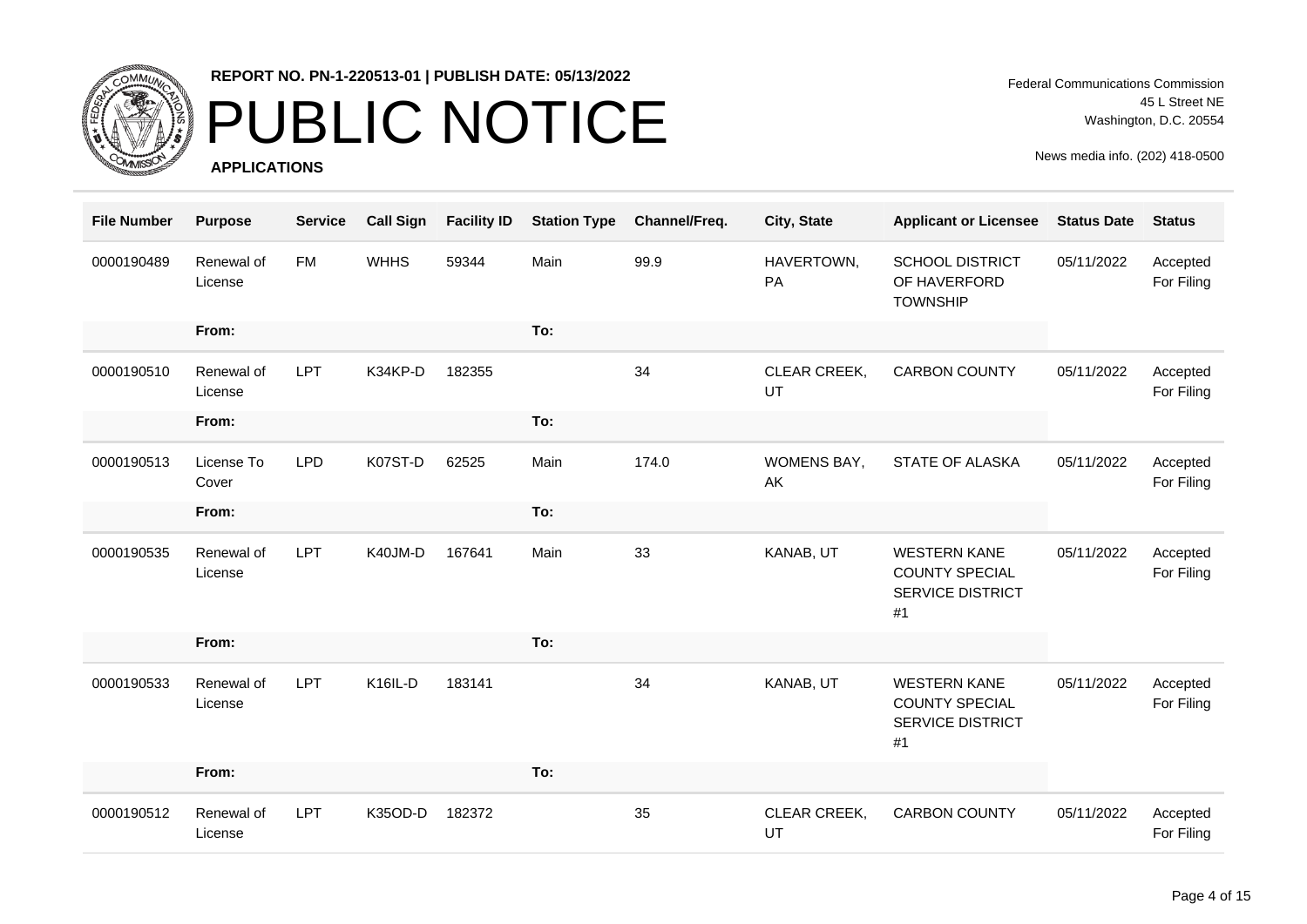

# PUBLIC NOTICE

**APPLICATIONS**

Federal Communications Commission 45 L Street NE Washington, D.C. 20554

| <b>File Number</b> | <b>Purpose</b>                     | <b>Service</b> | <b>Call Sign</b> | <b>Facility ID</b> | <b>Station Type</b> | Channel/Freq. | City, State                   | <b>Applicant or Licensee</b>                                                                                                                           | <b>Status Date</b> | <b>Status</b>          |
|--------------------|------------------------------------|----------------|------------------|--------------------|---------------------|---------------|-------------------------------|--------------------------------------------------------------------------------------------------------------------------------------------------------|--------------------|------------------------|
|                    | From:                              |                |                  |                    | To:                 |               |                               |                                                                                                                                                        |                    |                        |
| 0000190516         | License To<br>Cover                | <b>LPD</b>     | K10KG-D          | 11562              | Main                | 192.0         | <b>TENAKEE</b><br>SPRINGS, AK | State of Alaska                                                                                                                                        | 05/11/2022         | Accepted<br>For Filing |
|                    | From:                              |                |                  |                    | To:                 |               |                               |                                                                                                                                                        |                    |                        |
| 0000190491         | Renewal of<br>License              | LPT            | K11XM-D          | 182199             |                     | 11            | <b>EAST PRICE, UT</b>         | <b>CARBON COUNTY</b>                                                                                                                                   | 05/11/2022         | Accepted<br>For Filing |
|                    | From:                              |                |                  |                    | To:                 |               |                               |                                                                                                                                                        |                    |                        |
| 0000190537         | Renewal of<br>License              | LPT            | <b>K24II-D</b>   | 167639             | Main                | 29            | KANAB, UT                     | <b>WESTERN KANE</b><br><b>COUNTY SPECIAL</b><br><b>SERVICE DISTRICT</b><br>#1                                                                          | 05/11/2022         | Accepted<br>For Filing |
|                    | From:                              |                |                  |                    | To:                 |               |                               |                                                                                                                                                        |                    |                        |
| 0000186989         | New NCE<br>FM CP                   | <b>FM</b>      | <b>NEW</b>       | 773775             | Main                | 99.7          | Utqiavik, AK                  | <b>Adventist Radio</b><br>Alaska Corporation                                                                                                           | 03/22/2022         | Accepted<br>For Filing |
|                    | From:                              |                |                  |                    | To:                 |               |                               |                                                                                                                                                        |                    |                        |
|                    |                                    |                |                  |                    |                     |               |                               | Comment #1 Petitions to deny this application must be on file no later than 30 days from the date of the notice accepting this application for filing. |                    |                        |
| 0000178083         | Minor<br>Modification<br>Amendment | <b>FM</b>      | <b>WBKY</b>      | 39625              | Main                | 95.9          | PORTAGE, WI                   | <b>MAGNUM</b><br>COMMUNICATIONS,<br>INC.                                                                                                               | 05/11/2022         | Received               |
|                    | From:                              |                |                  |                    | To:                 |               |                               |                                                                                                                                                        |                    |                        |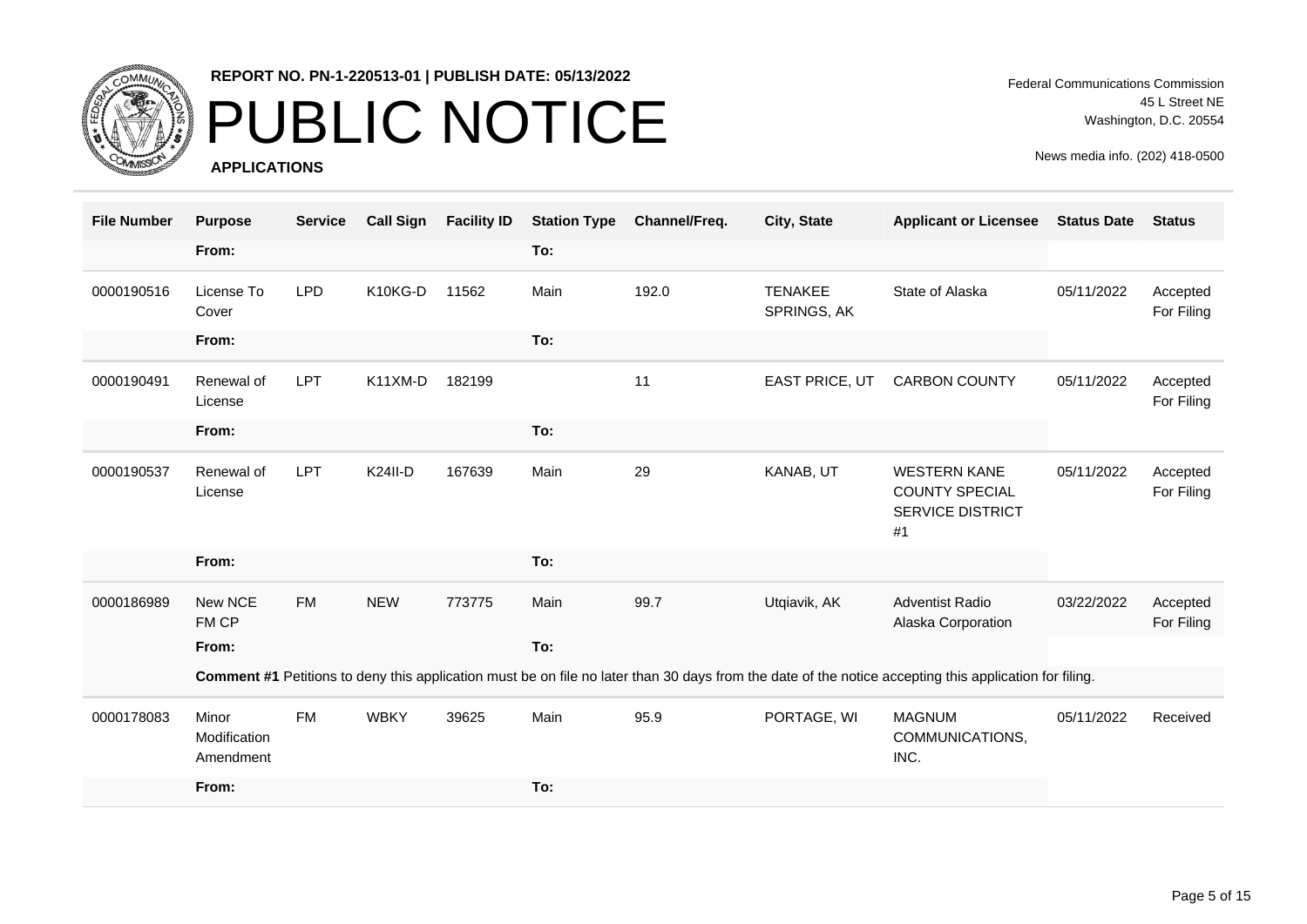

# PUBLIC NOTICE

**APPLICATIONS**

Federal Communications Commission 45 L Street NE Washington, D.C. 20554

| <b>File Number</b> | <b>Purpose</b>                     | <b>Service</b> | <b>Call Sign</b> | <b>Facility ID</b> | <b>Station Type</b> | Channel/Freq.                                  | City, State                                             | <b>Applicant or Licensee</b>      | <b>Status Date</b> | <b>Status</b>          |
|--------------------|------------------------------------|----------------|------------------|--------------------|---------------------|------------------------------------------------|---------------------------------------------------------|-----------------------------------|--------------------|------------------------|
| 0000190520         | Renewal of<br>License              | <b>LPT</b>     | K31OT-D          | 182403             |                     | 31                                             | CLEAR CREEK,<br>UT                                      | <b>CARBON COUNTY</b>              | 05/11/2022         | Accepted<br>For Filing |
|                    | From:                              |                |                  |                    | To:                 |                                                |                                                         |                                   |                    |                        |
| 0000190472         | Transfer of<br>Control             | <b>FM</b>      | <b>KZRS</b>      | 37129              | Main                | 107.9                                          | <b>GREAT BEND,</b><br>KS                                | ROCKING M MEDIA,<br>LLC           | 05/11/2022         | Accepted<br>For Filing |
|                    | From: ROCKING M MEDIA, LLC         |                |                  |                    |                     | To: Rocking M Media, LLC, Debtor-in-Possession |                                                         |                                   |                    |                        |
| 0000190501         | Renewal of<br>License              | <b>LPT</b>     | K19MF-D          | 182268             |                     | 19                                             | <b>EAST CARBON</b><br>COUNTY, UT                        | <b>CARBON COUNTY</b>              | 05/11/2022         | Accepted<br>For Filing |
|                    | From:                              |                |                  |                    | To:                 |                                                |                                                         |                                   |                    |                        |
| 0000190499         | Transfer of<br>Control             | <b>FM</b>      | <b>KVWF</b>      | 164106             | Main                | 100.5                                          | AUGUSTA, KS                                             | ROCKING M MEDIA<br>WICHITA, LLC   | 05/11/2022         | Accepted<br>For Filing |
|                    | From: ROCKING M MEDIA WICHITA, LLC |                |                  |                    |                     |                                                | To: Rocking M Media Wichita, LLC, Debtor-in-Possession. |                                   |                    |                        |
| 0000190449         | Transfer of<br>Control             | AM             | <b>KBTC</b>      | 65317              | Main                | 1250.0                                         | HOUSTON, MO                                             | <b>MEDIA</b><br>PROFESSIONAL, LLC | 05/11/2022         | Accepted<br>For Filing |
|                    | From: GEORGE SHOLTZ                |                |                  |                    | To: TESSA DIXON     |                                                |                                                         |                                   |                    |                        |
| 0000190450         | Transfer of<br>Control             | <b>FX</b>      | <b>K289CK</b>    | 199985             |                     | 105.7                                          | HOUSTON, MO                                             | <b>MEDIA</b><br>PROFESSIONAL, LLC | 05/11/2022         | Accepted<br>For Filing |
|                    | From: GEORGE SHOLTZ                |                |                  |                    | To: TESSA DIXON     |                                                |                                                         |                                   |                    |                        |
| 0000190468         | Transfer of<br>Control             | AM             | <b>KLEY</b>      | 31895              | Main                | 1130.0                                         | WELLINGTON,<br>KS                                       | ROCKING M MEDIA,<br><b>LLC</b>    | 05/11/2022         | Accepted<br>For Filing |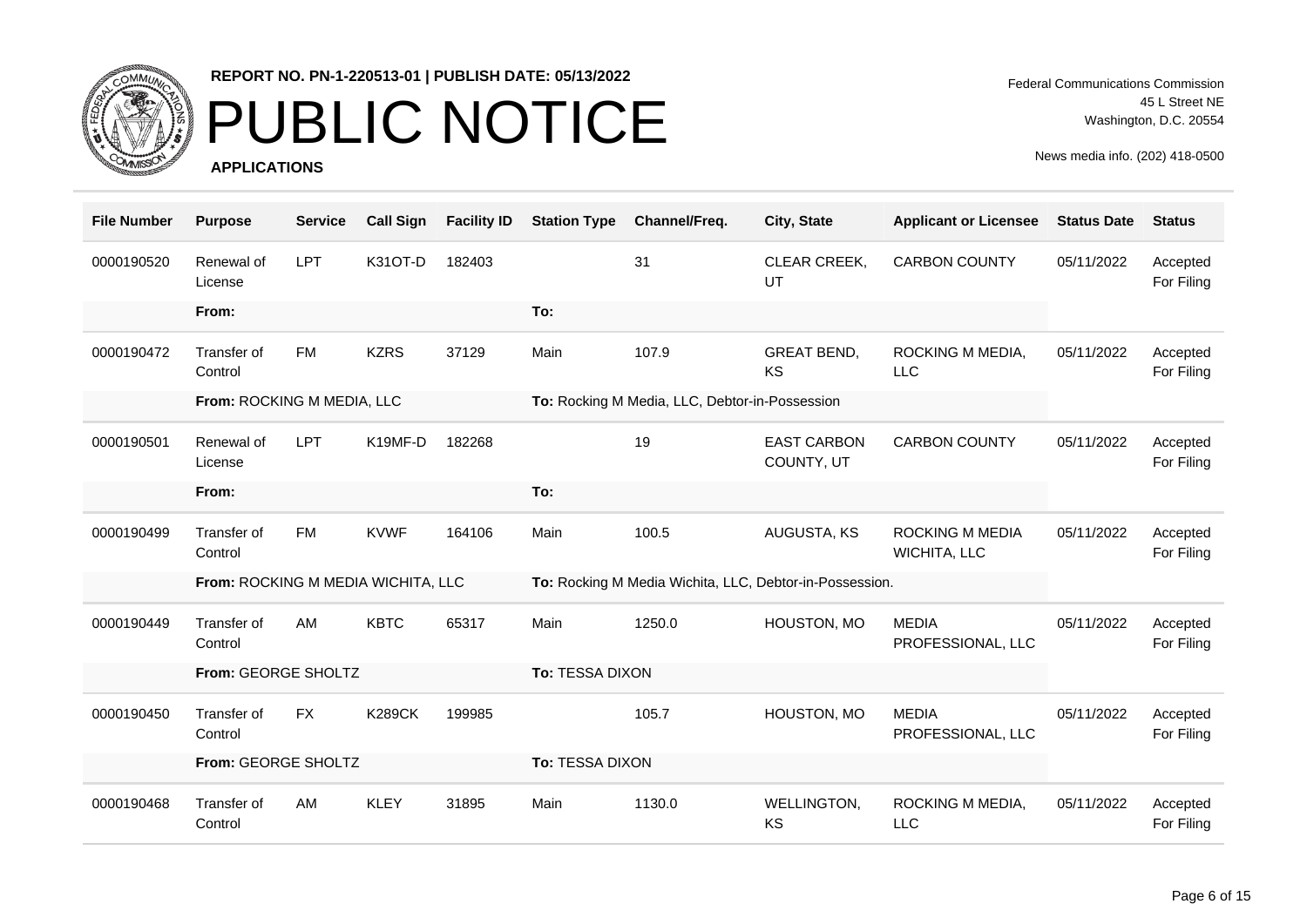

### PUBLIC NOTICE

**APPLICATIONS**

| <b>File Number</b> | <b>Purpose</b>             | <b>Service</b> | <b>Call Sign</b> | <b>Facility ID</b> | <b>Station Type</b> | Channel/Freq.                                  | City, State              | <b>Applicant or Licensee</b>                                                  | <b>Status Date</b> | <b>Status</b>          |
|--------------------|----------------------------|----------------|------------------|--------------------|---------------------|------------------------------------------------|--------------------------|-------------------------------------------------------------------------------|--------------------|------------------------|
|                    | From: ROCKING M MEDIA, LLC |                |                  |                    |                     | To: Rocking M Media, LLC, Debtor-in-Possession |                          |                                                                               |                    |                        |
| 0000190463         | Modification<br>of License | <b>FM</b>      | <b>KMBR</b>      | 63875              | Main                | 95.5                                           | BUTTE, MT                | CCR-BUTTE IV, LLC                                                             | 05/11/2022         | Accepted<br>For Filing |
|                    | From:                      |                |                  |                    | To:                 |                                                |                          |                                                                               |                    |                        |
| 0000190476         | Transfer of<br>Control     | <b>FX</b>      | <b>K262CQ</b>    | 142748             |                     | 100.3                                          | WELLINGTON,<br><b>KS</b> | ROCKING M MEDIA,<br><b>LLC</b>                                                | 05/11/2022         | Accepted<br>For Filing |
|                    | From: ROCKING M MEDIA, LLC |                |                  |                    |                     | To: Rocking M Media, LLC, Debtor-in-Possession |                          |                                                                               |                    |                        |
| 0000190459         | Renewal of<br>License      | <b>LPD</b>     | KZTN-LD          | 73450              | Main                | 20                                             | BOISE, ID                | <b>CELEBRATION</b><br>PRAISE, LLC                                             | 05/11/2022         | Accepted<br>For Filing |
|                    | From:                      |                |                  |                    | To:                 |                                                |                          |                                                                               |                    |                        |
| 0000190538         | Renewal of<br>License      | <b>LPT</b>     | K27JV-D          | 167638             | Main                | 27                                             | KANAB, UT                | <b>WESTERN KANE</b><br><b>COUNTY SPECIAL</b><br><b>SERVICE DISTRICT</b><br>#1 | 05/11/2022         | Accepted<br>For Filing |
|                    | From:                      |                |                  |                    | To:                 |                                                |                          |                                                                               |                    |                        |
| 0000190532         | Renewal of<br>License      | <b>LPT</b>     | K20EC-D          | 33313              | Main                | 506.0                                          | KANAB, UT                | <b>WESTERN KANE</b><br><b>COUNTY SPECIAL</b><br><b>SERVICE DISTRICT</b><br>#1 | 05/11/2022         | Accepted<br>For Filing |
|                    | From:                      |                |                  |                    | To:                 |                                                |                          |                                                                               |                    |                        |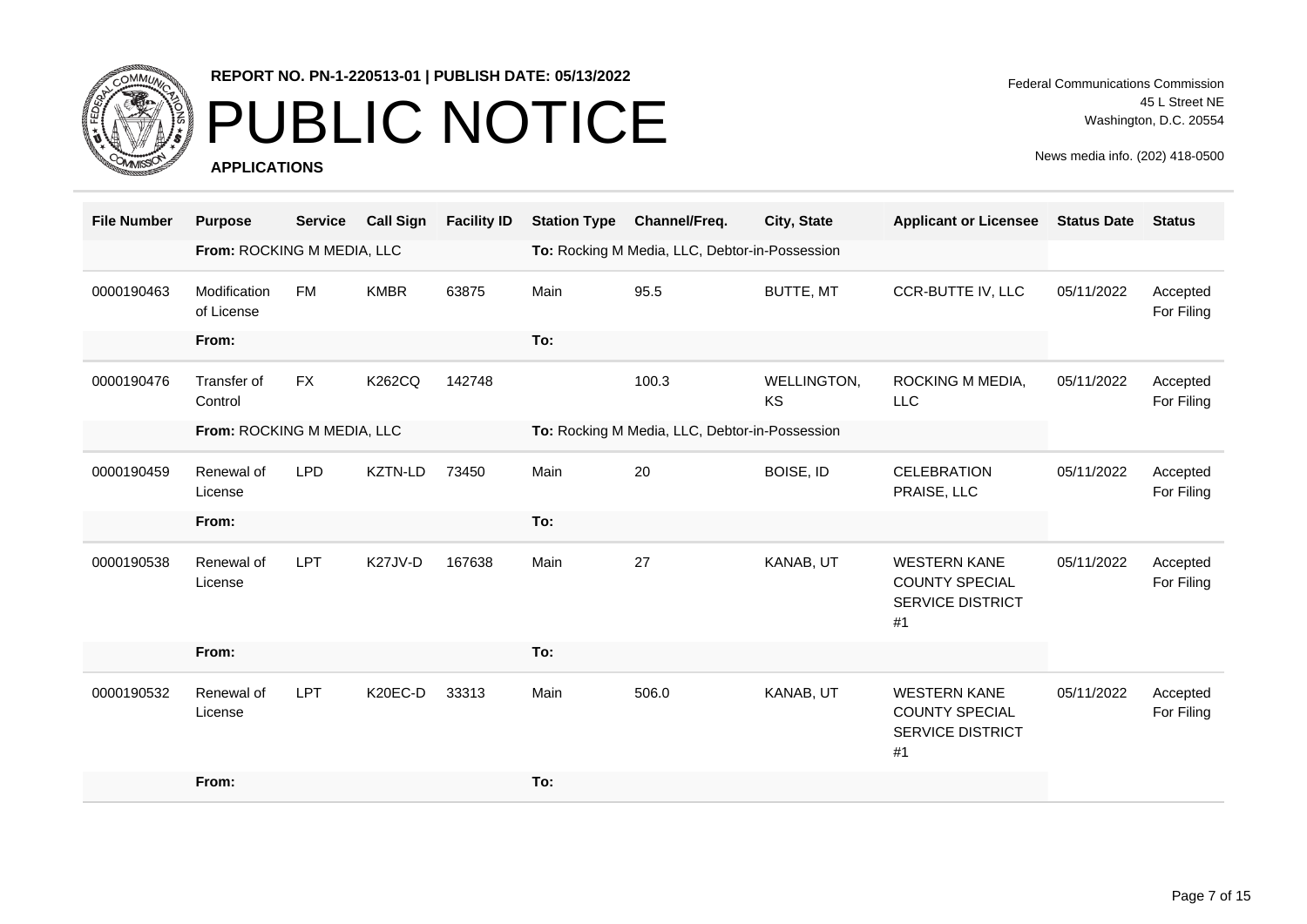

# PUBLIC NOTICE

**APPLICATIONS**

Federal Communications Commission 45 L Street NE Washington, D.C. 20554

| <b>File Number</b> | <b>Purpose</b>                   | <b>Service</b> | <b>Call Sign</b> | <b>Facility ID</b> | <b>Station Type</b> | Channel/Freq.                                  | City, State                       | <b>Applicant or Licensee</b>                    | <b>Status Date</b> | <b>Status</b>          |
|--------------------|----------------------------------|----------------|------------------|--------------------|---------------------|------------------------------------------------|-----------------------------------|-------------------------------------------------|--------------------|------------------------|
| 0000190473         | Transfer of<br>Control           | AM             | <b>KXXX</b>      | 37125              | Main                | 790.0                                          | COLBY, KS                         | ROCKING M MEDIA,<br><b>LLC</b>                  | 05/11/2022         | Accepted<br>For Filing |
|                    | From: ROCKING M MEDIA, LLC       |                |                  |                    |                     | To: Rocking M Media, LLC, Debtor-in-Possession |                                   |                                                 |                    |                        |
| 0000153184         | License To<br>Cover<br>Amendment | <b>FX</b>      | <b>W267CR</b>    | 200544             |                     | 101.3                                          | WASHINGTON,<br>GA                 | SOUTHERN STONE<br>COMMUNICATIONS,<br><b>LLC</b> | 05/11/2022         | Received               |
|                    | From:                            |                |                  |                    | To:                 |                                                |                                   |                                                 |                    |                        |
| 0000190481         | Transfer of<br>Control           | FM             | <b>KWME</b>      | 31894              | Main                | 92.7                                           | WELLINGTON,<br>KS                 | ROCKING M MEDIA,<br><b>LLC</b>                  | 05/11/2022         | Accepted<br>For Filing |
|                    |                                  |                |                  |                    |                     |                                                |                                   |                                                 |                    |                        |
|                    | From: ROCKING M MEDIA, LLC       |                |                  |                    |                     | To: Rocking M Media, LLC, Debtor-in-Possession |                                   |                                                 |                    |                        |
| 0000190529         | Renewal of<br>License            | <b>LPT</b>     | K18MM-<br>D      | 182361             |                     | 18                                             | <b>RURAL SEVIER</b><br>COUNTY, UT | SEVIER COUNTY                                   | 05/11/2022         | Accepted<br>For Filing |
|                    | From:                            |                |                  |                    | To:                 |                                                |                                   |                                                 |                    |                        |
| 0000190525         | Renewal of<br>License            | <b>LPT</b>     | K14QY-D          | 59797              | Main                | 596.0                                          | <b>RURAL SEVIER</b><br>COUNTY, UT | SEVIER COUNTY                                   | 05/11/2022         | Accepted<br>For Filing |
|                    | From:                            |                |                  |                    | To:                 |                                                |                                   |                                                 |                    |                        |
| 0000190498         | Transfer of<br>Control           | <b>FM</b>      | <b>KIBB</b>      | 59995              | Main                | 97.1                                           | HAVEN, KS                         | <b>ROCKING M MEDIA</b><br><b>WICHITA, LLC</b>   | 05/11/2022         | Accepted<br>For Filing |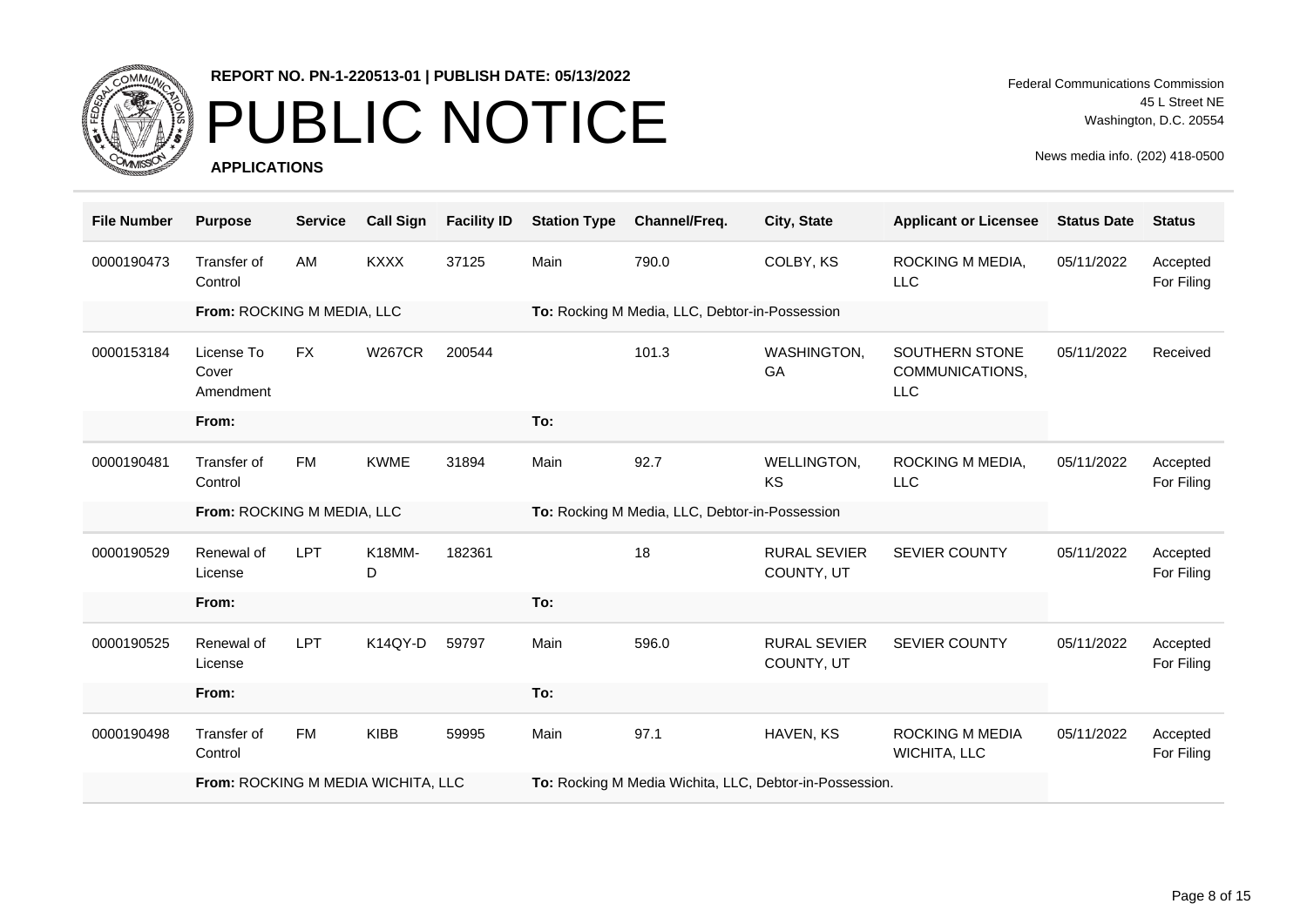

# PUBLIC NOTICE

**APPLICATIONS**

Federal Communications Commission 45 L Street NE Washington, D.C. 20554

| <b>File Number</b> | <b>Purpose</b>                           | <b>Service</b> | <b>Call Sign</b>   | <b>Facility ID</b> | <b>Station Type</b> | Channel/Freq.                                  | City, State               | <b>Applicant or Licensee</b>                               | <b>Status Date</b> | <b>Status</b>          |
|--------------------|------------------------------------------|----------------|--------------------|--------------------|---------------------|------------------------------------------------|---------------------------|------------------------------------------------------------|--------------------|------------------------|
| 0000190469         | Transfer of<br>Control                   | <b>FM</b>      | <b>KRDQ</b>        | 37124              | Main                | 100.3                                          | COLBY, KS                 | ROCKING M MEDIA,<br>LLC                                    | 05/11/2022         | Accepted<br>For Filing |
|                    | From: ROCKING M MEDIA, LLC               |                |                    |                    |                     | To: Rocking M Media, LLC, Debtor-in-Possession |                           |                                                            |                    |                        |
| 0000190462         | Modification<br>to License<br>(Next Gen) | <b>DTV</b>     | WSPA-<br><b>TV</b> | 66391              | Main                | 198.0                                          | SPARTANBURG<br>, SC       | Nexstar Media Inc.                                         | 05/11/2022         | Accepted<br>For Filing |
|                    | From:                                    |                |                    |                    | To:                 |                                                |                           |                                                            |                    |                        |
| 0000190487         | Minor<br>Modification                    | <b>FX</b>      | <b>K284CH</b>      | 153375             |                     | 104.7                                          | KANSAS CITY,<br><b>MO</b> | <b>ALPINE</b><br><b>BROADCASTING</b><br><b>CORPORATION</b> | 05/11/2022         | Accepted<br>For Filing |
|                    | From:                                    |                |                    |                    | To:                 |                                                |                           |                                                            |                    |                        |
| 0000190456         | Assignment<br>of<br>Authorization        | <b>LPD</b>     | K1700-<br>D        | 182499             |                     | 17                                             | SIOUX FALLS,<br>SD        | CASEY C.<br><b>PETERSON</b>                                | 05/11/2022         | Accepted<br>For Filing |
|                    | From: CASEY C. PETERSON                  |                |                    |                    |                     | To: Roseland Broadcasting, Inc.                |                           |                                                            |                    |                        |
| 0000190524         | Renewal of<br>License                    | <b>LPT</b>     | K27NY-D            | 182429             |                     | 27                                             | CLEAR CREEK,<br>UT        | <b>CARBON COUNTY</b>                                       | 05/11/2022         | Accepted<br>For Filing |
|                    | From:                                    |                |                    |                    | To:                 |                                                |                           |                                                            |                    |                        |
| 0000127595         | Minor<br>Modification<br>Amendment       | <b>DTV</b>     | WDVM-<br><b>TV</b> | 25045              | Main                | 524.0                                          | HAGERSTOWN,<br><b>MD</b>  | Nexstar Media Inc.                                         | 05/11/2022         | Received               |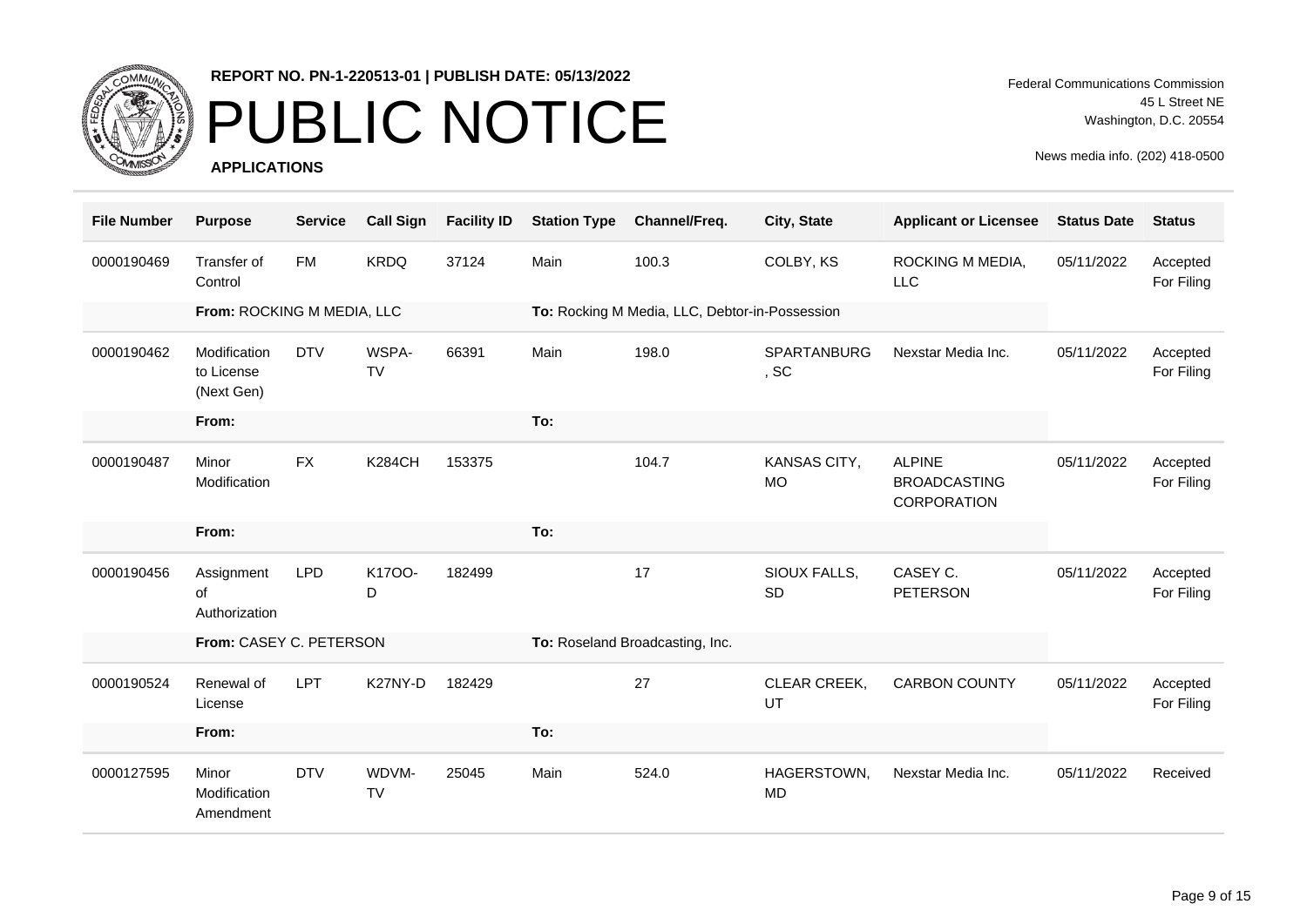

### PUBLIC NOTICE

**APPLICATIONS**

Federal Communications Commission 45 L Street NE Washington, D.C. 20554

| <b>File Number</b> | <b>Purpose</b>        | <b>Service</b> | <b>Call Sign</b>   | <b>Facility ID</b> | <b>Station Type</b> | Channel/Freq. | City, State                       | <b>Applicant or Licensee</b> | <b>Status Date</b> | <b>Status</b>          |
|--------------------|-----------------------|----------------|--------------------|--------------------|---------------------|---------------|-----------------------------------|------------------------------|--------------------|------------------------|
|                    | From:                 |                |                    |                    | To:                 |               |                                   |                              |                    |                        |
| 0000190490         | Renewal of<br>License | <b>LPT</b>     | K13AAP-<br>D       | 182189             |                     | 13            | EAST PRICE, UT                    | <b>CARBON COUNTY</b>         | 05/11/2022         | Accepted<br>For Filing |
|                    | From:                 |                |                    |                    | To:                 |               |                                   |                              |                    |                        |
| 0000190497         | Renewal of<br>License | <b>LPT</b>     | K29MV-D            | 182263             |                     | 29            | SPRING GLEN,<br>UT                | <b>CARBON COUNTY</b>         | 05/11/2022         | Accepted<br>For Filing |
|                    | From:                 |                |                    |                    | To:                 |               |                                   |                              |                    |                        |
| 0000190527         | Renewal of<br>License | LPT            | K19LO-D            | 182365             |                     | 19            | <b>RURAL SEVIER</b><br>COUNTY, UT | <b>SEVIER COUNTY</b>         | 05/11/2022         | Accepted<br>For Filing |
|                    | From:                 |                |                    |                    | To:                 |               |                                   |                              |                    |                        |
| 0000190530         | Renewal of<br>License | <b>LPT</b>     | <b>K16MC-</b><br>D | 125466             | Main                | 16            | <b>RURAL SEVIER</b><br>COUNTY, UT | SEVIER COUNTY                | 05/11/2022         | Accepted<br>For Filing |
|                    | From:                 |                |                    |                    | To:                 |               |                                   |                              |                    |                        |
| 0000190514         | License To<br>Cover   | <b>LPD</b>     | K13SM-D            | 62849              | Main                | 210.0         | SLANA, AK                         | STATE OF ALASKA              | 05/11/2022         | Accepted<br>For Filing |
|                    | From:                 |                |                    |                    | To:                 |               |                                   |                              |                    |                        |
| 0000190503         | Renewal of<br>License | <b>LPT</b>     | K27NQ-D            | 182281             |                     | 27            | HELPER, UT                        | <b>CARBON COUNTY</b>         | 05/11/2022         | Accepted<br>For Filing |
|                    | From:                 |                |                    |                    | To:                 |               |                                   |                              |                    |                        |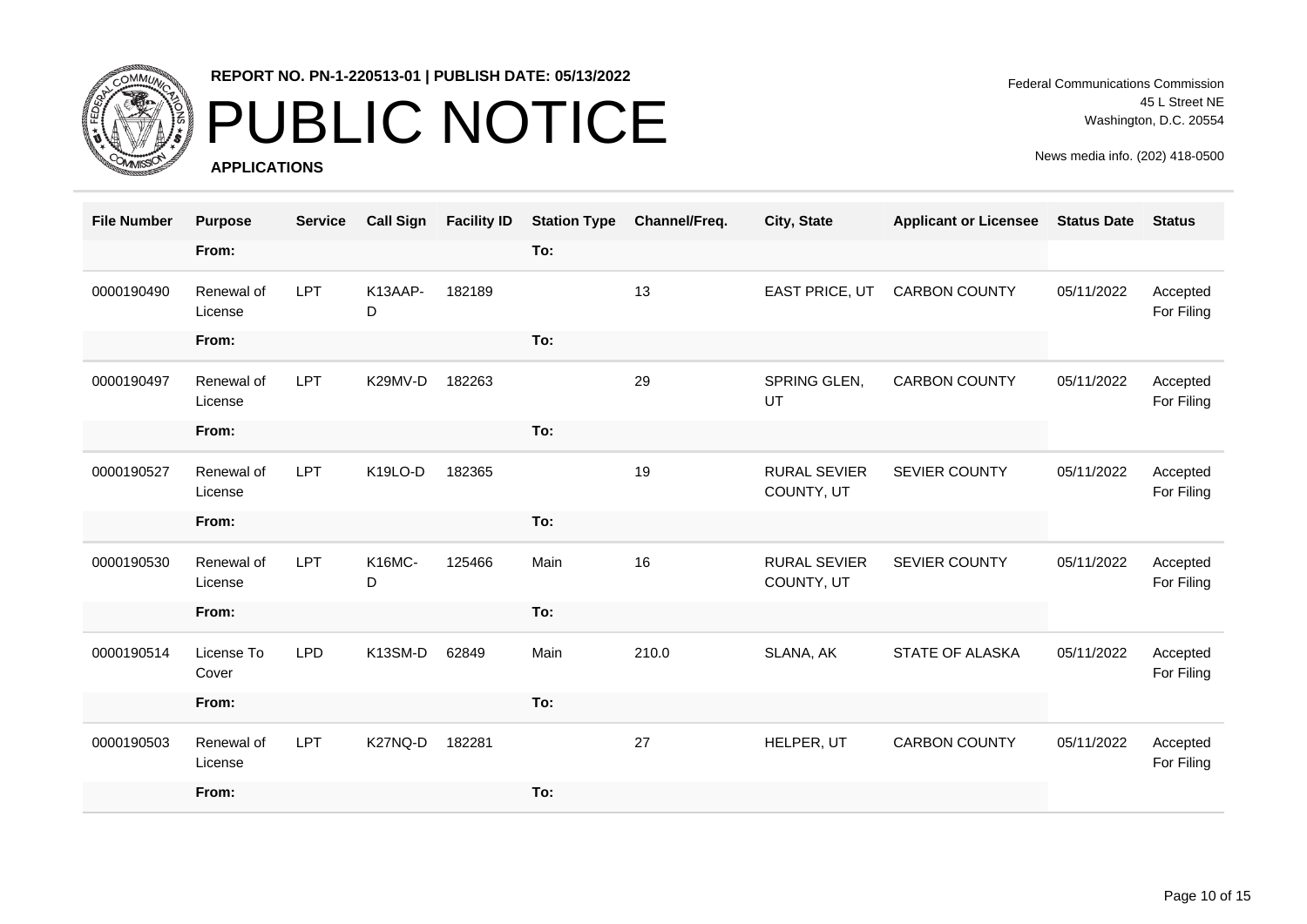

# PUBLIC NOTICE

**APPLICATIONS**

| <b>File Number</b> | <b>Purpose</b>        | <b>Service</b> | <b>Call Sign</b>   | <b>Facility ID</b> | <b>Station Type</b> | Channel/Freq. | City, State                       | <b>Applicant or Licensee</b>                                                                                                                           | <b>Status Date</b> | <b>Status</b>          |
|--------------------|-----------------------|----------------|--------------------|--------------------|---------------------|---------------|-----------------------------------|--------------------------------------------------------------------------------------------------------------------------------------------------------|--------------------|------------------------|
| 0000190539         | Renewal of<br>License | LPT            | K32DC-D            | 71851              | Main                | 578.0         | KANAB, UT                         | <b>WESTERN KANE</b><br><b>COUNTY SPECIAL</b><br><b>SERVICE DISTRICT</b><br>#1                                                                          | 05/11/2022         | Accepted<br>For Filing |
|                    | From:                 |                |                    |                    | To:                 |               |                                   |                                                                                                                                                        |                    |                        |
| 0000190528         | Renewal of<br>License | <b>LPT</b>     | <b>K20MW-</b><br>D | 167351             | Main                | 20            | <b>RURAL SEVIER</b><br>COUNTY, UT | SEVIER COUNTY                                                                                                                                          | 05/11/2022         | Accepted<br>For Filing |
|                    | From:                 |                |                    |                    | To:                 |               |                                   |                                                                                                                                                        |                    |                        |
| 0000190519         | Minor<br>Modification | <b>FM</b>      | <b>WKGG</b>        | 767765             | Main                | 90.9          | <b>BOLTON, CT</b>                 | <b>REVIVAL CHRISTIAN</b><br>MINISTRIES, INC.                                                                                                           | 05/11/2022         | Accepted<br>For Filing |
|                    | From:                 |                |                    |                    | To:                 |               |                                   |                                                                                                                                                        |                    |                        |
| 0000190534         | Renewal of<br>License | <b>LPT</b>     | <b>K28IT-D</b>     | 125444             | Main                | 28            | KANAB, UT                         | <b>WESTERN KANE</b><br><b>COUNTY SPECIAL</b><br><b>SERVICE DISTRICT</b><br>#1                                                                          | 05/11/2022         | Accepted<br>For Filing |
|                    | From:                 |                |                    |                    | To:                 |               |                                   |                                                                                                                                                        |                    |                        |
| 0000189802         | New NCE<br>FM CP      | <b>FM</b>      | <b>NEW</b>         | 775565             | Main                | 90.9          | SITKA, AK                         | <b>CSN INTERNATIONAL</b>                                                                                                                               | 04/28/2022         | Accepted<br>For Filing |
|                    | From:                 |                |                    |                    | To:                 |               |                                   |                                                                                                                                                        |                    |                        |
|                    |                       |                |                    |                    |                     |               |                                   | Comment #1 Petitions to deny this application must be on file no later than 30 days from the date of the notice accepting this application for filing. |                    |                        |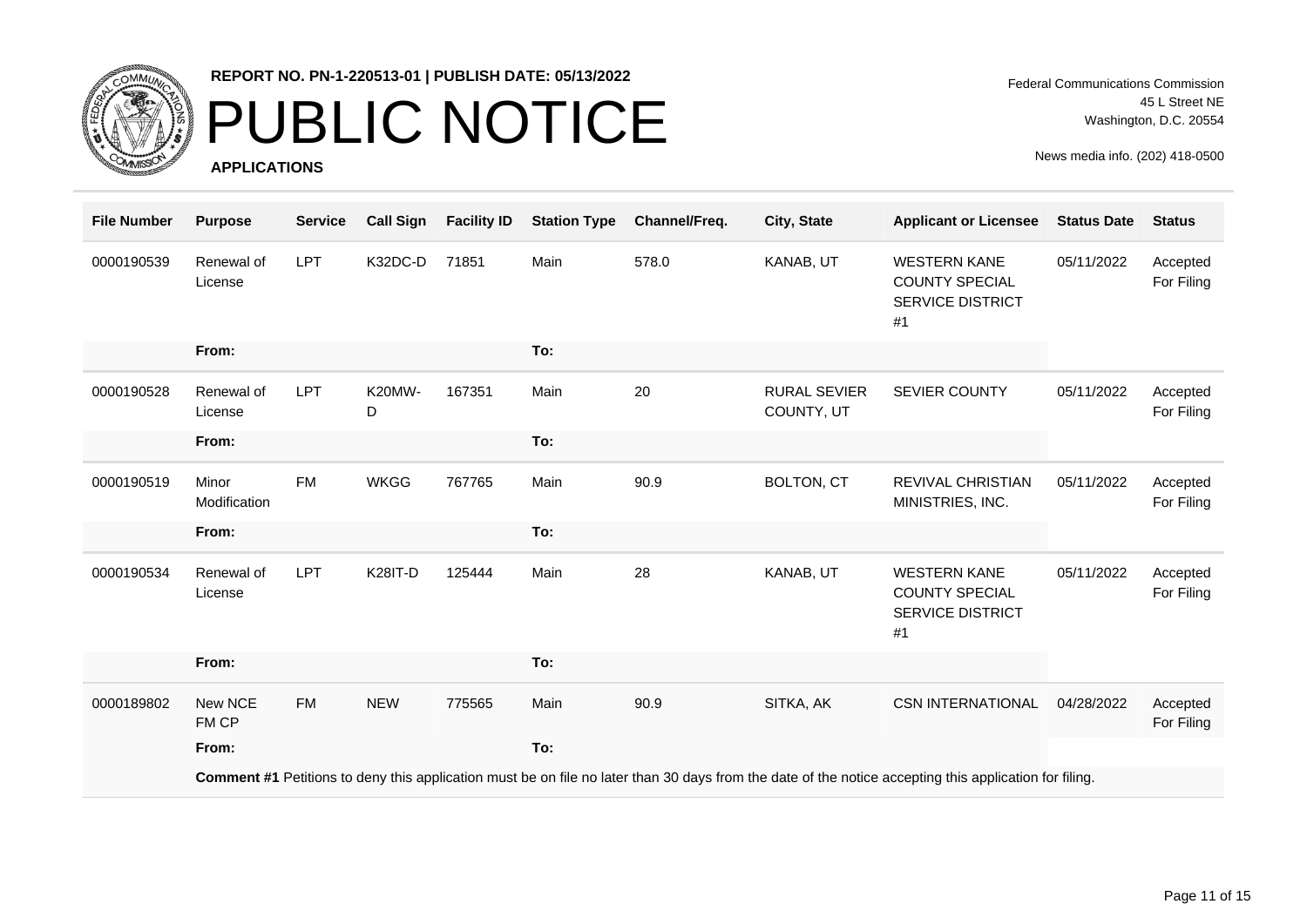

# PUBLIC NOTICE

**APPLICATIONS**

Federal Communications Commission 45 L Street NE Washington, D.C. 20554

| <b>File Number</b> | <b>Purpose</b>                | <b>Service</b> | <b>Call Sign</b> | <b>Facility ID</b> | <b>Station Type</b> | Channel/Freq.                                  | City, State                       | <b>Applicant or Licensee</b>       | <b>Status Date</b> | <b>Status</b>          |
|--------------------|-------------------------------|----------------|------------------|--------------------|---------------------|------------------------------------------------|-----------------------------------|------------------------------------|--------------------|------------------------|
| 0000190471         | Transfer of<br>Control        | <b>FM</b>      | <b>KZRD</b>      | 13010              | Main                | 93.9                                           | DODGE CITY,<br>KS                 | ROCKING M MEDIA,<br><b>LLC</b>     | 05/11/2022         | Accepted<br>For Filing |
|                    | From: ROCKING M MEDIA, LLC    |                |                  |                    |                     | To: Rocking M Media, LLC, Debtor-in-Possession |                                   |                                    |                    |                        |
| 0000166027         | New NCE<br>FM CP<br>Amendment | <b>FM</b>      |                  | 763076             | Main                | 88.5                                           | <b>NORTH PLATTE</b><br>, NE       | MyBridge, DBA as<br>MyBridge Radio | 05/11/2022         | Received               |
|                    | From:                         |                |                  |                    | To:                 |                                                |                                   |                                    |                    |                        |
| 0000190521         | Renewal of<br>License         | <b>LPT</b>     | K28KP-D          | 182407             |                     | 28                                             | CLEAR CREEK,<br>UT                | <b>CARBON COUNTY</b>               | 05/11/2022         | Accepted<br>For Filing |
|                    | From:                         |                |                  |                    | To:                 |                                                |                                   |                                    |                    |                        |
|                    |                               |                |                  |                    |                     |                                                |                                   |                                    |                    |                        |
| 0000190470         | Transfer of<br>Control        | AM             | <b>KMMM</b>      | 37126              | Main                | 1290.0                                         | PRATT, KS                         | ROCKING M MEDIA,<br><b>LLC</b>     | 05/11/2022         | Accepted<br>For Filing |
|                    | From: ROCKING M MEDIA, LLC    |                |                  |                    |                     | To: Rocking M Media, LLC, Debtor-in-Possession |                                   |                                    |                    |                        |
| 0000190478         | Transfer of<br>Control        | FM             | <b>KERP</b>      | 82681              | Main                | 96.3                                           | <b>INGALLS, KS</b>                | ROCKING M MEDIA,<br><b>LLC</b>     | 05/11/2022         | Accepted<br>For Filing |
|                    | From: ROCKING M MEDIA, LLC    |                |                  |                    |                     | To: Rocking M Media, LLC, Debtor-in-Possession |                                   |                                    |                    |                        |
| 0000190526         | Renewal of<br>License         | <b>LPT</b>     | K21NB-D          | 167074             | Main                | 21                                             | <b>RURAL SEVIER</b><br>COUNTY, UT | <b>SEVIER COUNTY</b>               | 05/11/2022         | Accepted<br>For Filing |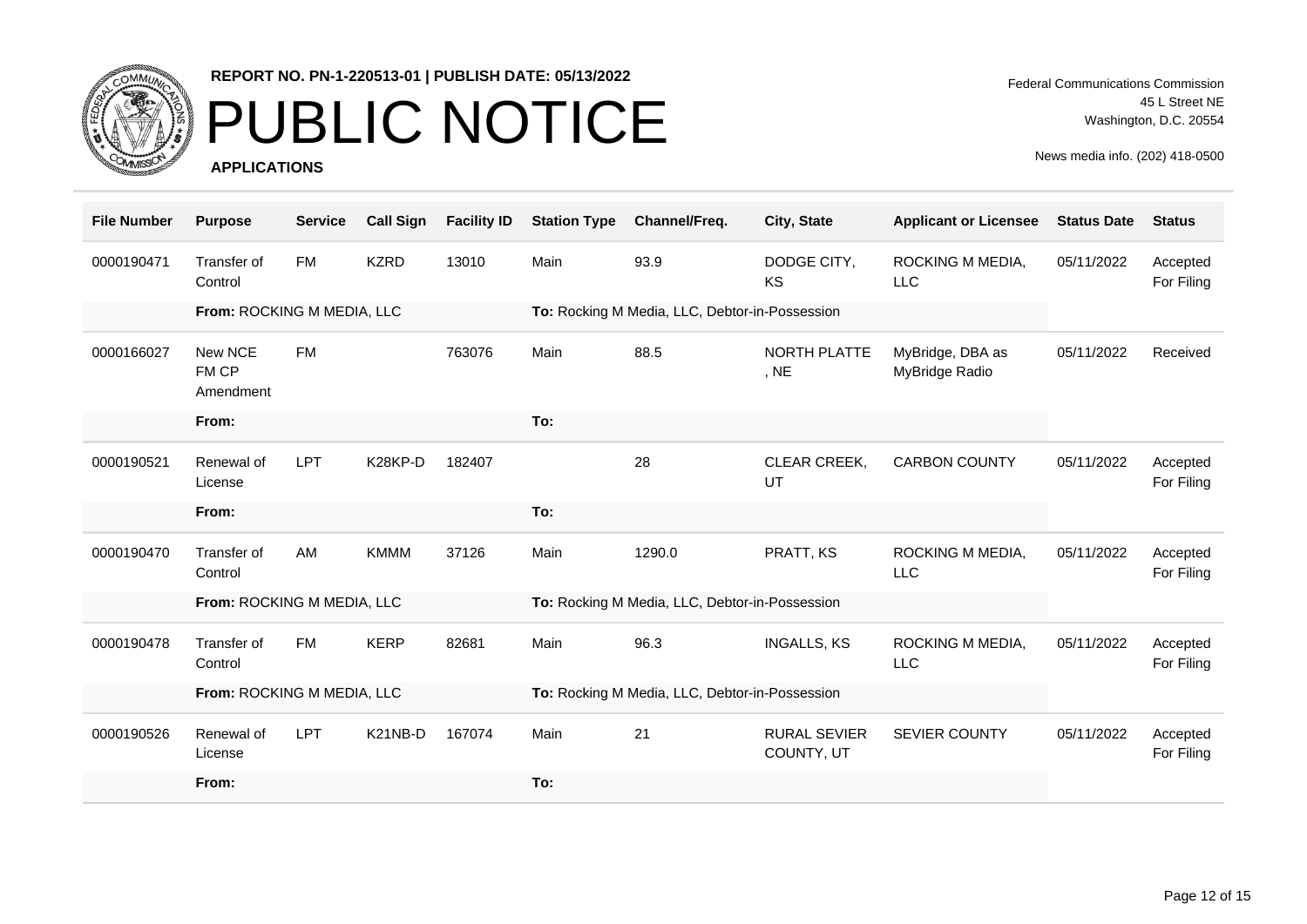

# PUBLIC NOTICE

**APPLICATIONS**

Federal Communications Commission 45 L Street NE Washington, D.C. 20554

| <b>File Number</b> | <b>Purpose</b>             | <b>Service</b> | <b>Call Sign</b> | <b>Facility ID</b> | <b>Station Type</b>                            | Channel/Freq. | City, State        | <b>Applicant or Licensee</b> | <b>Status Date</b> | <b>Status</b>          |
|--------------------|----------------------------|----------------|------------------|--------------------|------------------------------------------------|---------------|--------------------|------------------------------|--------------------|------------------------|
| 0000190523         | Renewal of<br>License      | <b>LPT</b>     | K29IW-D          | 182423             |                                                | 29            | CLEAR CREEK,<br>UT | <b>CARBON COUNTY</b>         | 05/11/2022         | Accepted<br>For Filing |
|                    | From:                      |                |                  |                    | To:                                            |               |                    |                              |                    |                        |
| 0000190506         | Renewal of<br>License      | <b>LPT</b>     | K10RN-D          | 182296             |                                                | 10            | HELPER, UT         | <b>CARBON COUNTY</b>         | 05/11/2022         | Accepted<br>For Filing |
|                    | From:                      |                |                  |                    | To:                                            |               |                    |                              |                    |                        |
| 0000190518         | Renewal of<br>License      | <b>LPT</b>     | K36JT-D          | 182401             |                                                | 36            | CLEAR CREEK,<br>UT | <b>CARBON COUNTY</b>         | 05/11/2022         | Accepted<br>For Filing |
|                    | From:                      |                |                  |                    | To:                                            |               |                    |                              |                    |                        |
| 0000190495         | Renewal of<br>License      | <b>LPT</b>     | K33KI-D          | 182251             |                                                | 33            | SPRING GLEN,<br>UT | <b>CARBON COUNTY</b>         | 05/11/2022         | Accepted<br>For Filing |
|                    | From:                      |                |                  |                    | To:                                            |               |                    |                              |                    |                        |
| 0000190482         | Transfer of<br>Control     | <b>FM</b>      | <b>KSOB</b>      | 7990               | Main                                           | 96.7          | LARNED, KS         | ROCKING M MEDIA,<br>LLC      | 05/11/2022         | Accepted<br>For Filing |
|                    | From: ROCKING M MEDIA, LLC |                |                  |                    | To: Rocking M Media, LLC, Debtor-in-Possession |               |                    |                              |                    |                        |
| 0000190467         | Transfer of<br>Control     | <b>FM</b>      | <b>KVOB</b>      | 3483               | Main                                           | 95.5          | LINDSBORG, KS      | ROCKING M MEDIA,<br>LLC      | 05/11/2022         | Accepted<br>For Filing |
|                    | From: ROCKING M MEDIA, LLC |                |                  |                    | To: Rocking M Media, LLC, Debtor-in-Possession |               |                    |                              |                    |                        |
| 0000190475         | Transfer of<br>Control     | <b>FM</b>      | <b>KZUH</b>      | 37127              | Main                                           | 92.7          | MINNEAPOLIS,<br>KS | ROCKING M MEDIA,<br>LLC      | 05/11/2022         | Accepted<br>For Filing |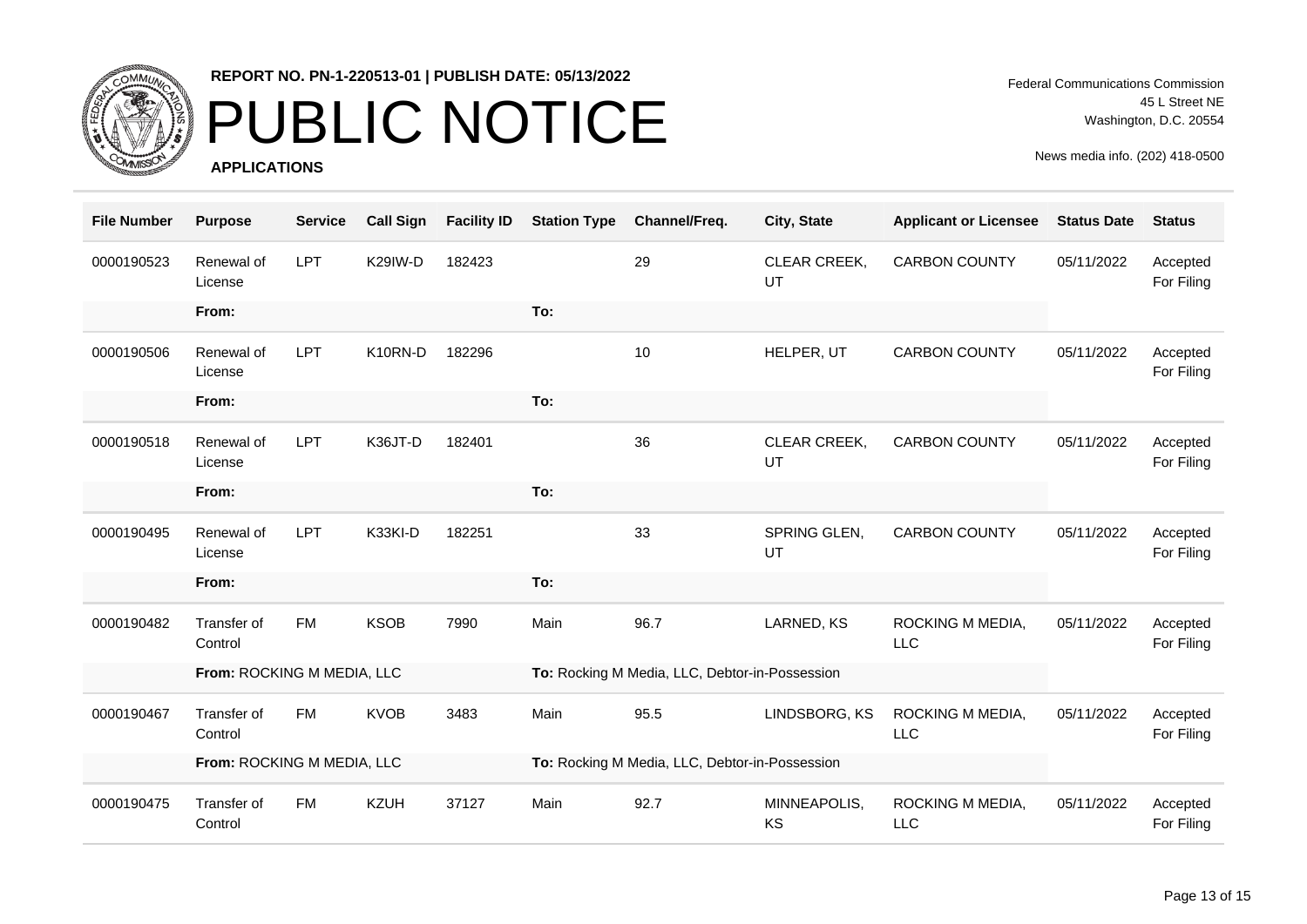

### PUBLIC NOTICE

**APPLICATIONS**

Federal Communications Commission 45 L Street NE Washington, D.C. 20554

| <b>File Number</b> | <b>Purpose</b>             | <b>Service</b> | <b>Call Sign</b>   | <b>Facility ID</b> | <b>Station Type</b>                            | Channel/Freq. | City, State                      | <b>Applicant or Licensee</b>                                                  | <b>Status Date</b> | <b>Status</b>          |
|--------------------|----------------------------|----------------|--------------------|--------------------|------------------------------------------------|---------------|----------------------------------|-------------------------------------------------------------------------------|--------------------|------------------------|
|                    | From: ROCKING M MEDIA, LLC |                |                    |                    | To: Rocking M Media, LLC, Debtor-in-Possession |               |                                  |                                                                               |                    |                        |
| 0000190536         | Renewal of<br>License      | <b>LPT</b>     | K18DN-D            | 33315              | Main                                           | 494.0         | KANAB, UT                        | <b>WESTERN KANE</b><br><b>COUNTY SPECIAL</b><br><b>SERVICE DISTRICT</b><br>#1 | 05/11/2022         | Accepted<br>For Filing |
|                    | From:                      |                |                    |                    | To:                                            |               |                                  |                                                                               |                    |                        |
| 0000190454         | Minor<br>Modification      | <b>FX</b>      | <b>K286CX</b>      | 202815             |                                                | 105.1         | ROUND ROCK,<br><b>TX</b>         | RELEVANT RADIO,<br>INC.                                                       | 05/11/2022         | Accepted<br>For Filing |
|                    | From:                      |                |                    |                    | To:                                            |               |                                  |                                                                               |                    |                        |
| 0000190484         | Transfer of<br>Control     | <b>FM</b>      | KSMM-<br><b>FM</b> | 37120              | Main                                           | 101.5         | LIBERAL, KS                      | ROCKING M MEDIA,<br><b>LLC</b>                                                | 05/11/2022         | Accepted<br>For Filing |
|                    | From: ROCKING M MEDIA, LLC |                |                    |                    | To: Rocking M Media, LLC, Debtor-in-Possession |               |                                  |                                                                               |                    |                        |
| 0000190465         | Modification<br>of License | <b>FM</b>      | <b>KREC</b>        | 6784               | Main                                           | 98.1          | <b>BRIAN HEAD,</b><br>UT         | <b>CCR-ST. GEORGE</b><br>IV, LLC                                              | 05/11/2022         | Accepted<br>For Filing |
|                    | From:                      |                |                    |                    | To:                                            |               |                                  |                                                                               |                    |                        |
| 0000190540         | License To<br>Cover        | <b>FM</b>      | <b>KLWR</b>        | 171027             | Main                                           | 101.9         | <b>NORTH ROCK</b><br>SPRINGS, WY | <b>EDUCATIONAL</b><br><b>MEDIA FOUNDATION</b>                                 | 05/11/2022         | Accepted<br>For Filing |
|                    | From:                      |                |                    |                    | To:                                            |               |                                  |                                                                               |                    |                        |
| 0000190451         | Transfer of<br>Control     | <b>FM</b>      | <b>KUNQ</b>        | 65319              | Main                                           | 99.3          | HOUSTON, MO                      | <b>MEDIA</b><br>PROFESSIONAL, LLC                                             | 05/11/2022         | Accepted<br>For Filing |
|                    | From: GEORGE SHOLTZ        |                |                    |                    | To: TESSA DIXON                                |               |                                  |                                                                               |                    |                        |